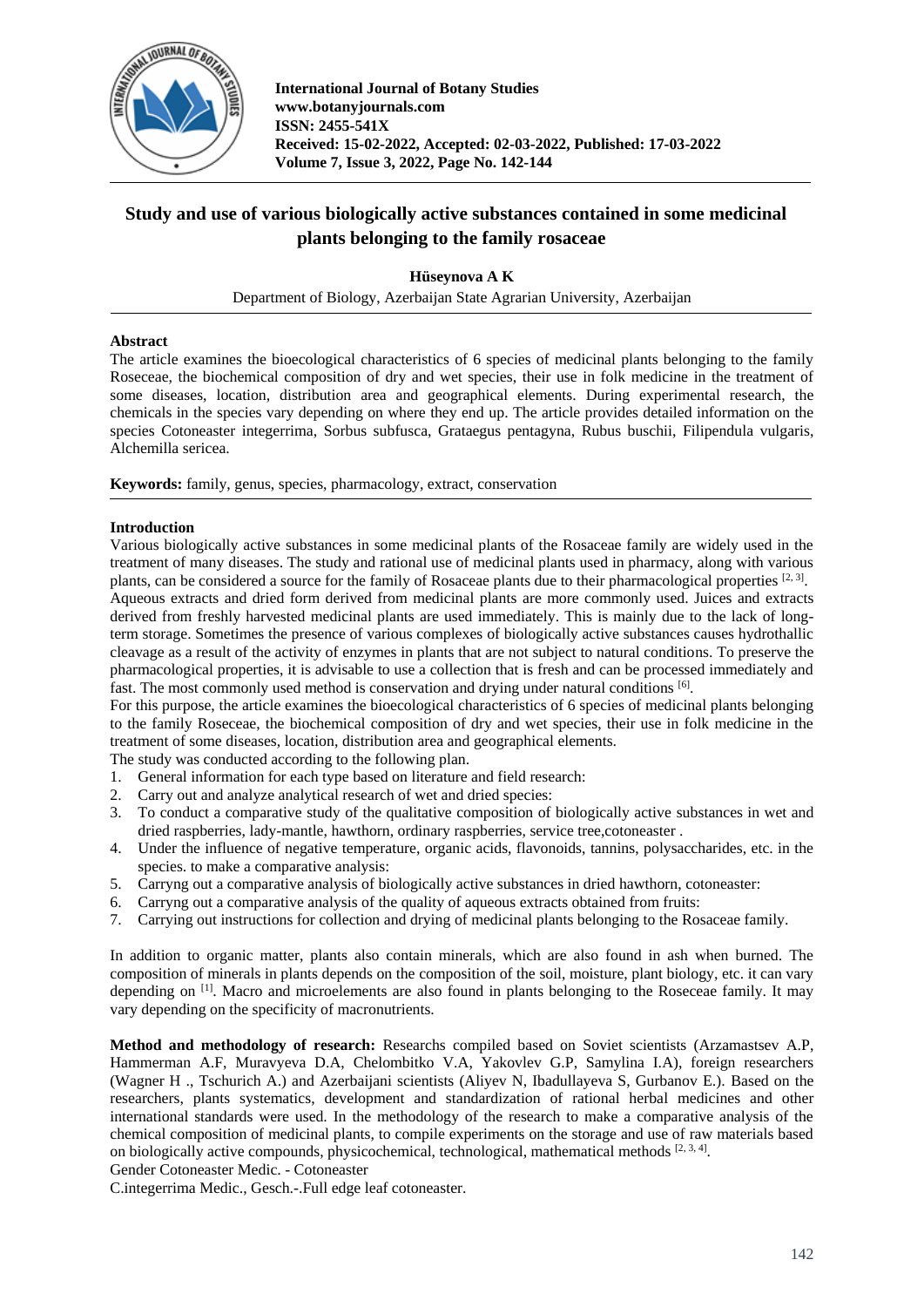It is shrubs (nanophanerophytes) at a height of 1 m, flowering occurs in May-July. The fruits ripe in August. The color is red, up to 1 cm in diameter, ballon shaped or egg-shaped. The seeds are propagated by birds. It is found in the upper mountain belt and subalpine slopes up to 2200 m, on rocky, rocky mountain slopes, in the bushes around the forest, in open areas. It is light-loving, drought and heat tolerant plant, grows in sunny places. It is less demanding on soil and grows well on calcareous soils. In ancient times, due to its beneficial properties, it was used in the treatment of many diseases. The healing properties of the cotoneaster, have long been known in ancient China and Central Asia.This also eliminated stomach and intestinal problems. During the period of application for therapeutic and prophylactic purposes, the beneficial effects of fruits and flowers on the cardiovascular system, normalization of digestion and blood pressure, elimination of insomnia, nervous tension and extreme diseases have been found. Promotes the development of metabolic processes in the heart muscle, dilates blood vessels [2, 6].

In addition to flavonoids, dried and wet fruits contain plant polyphenols, anthocyanins, tannins, polysaccharides, phenolcarboxylic and organic acids, oils, as well as macro and microelements.There are also vitamins in fruits and flowers useful for the human body . These are carotene, provitamin A, C, E, K., as well as trace elements of iron Fe, magnesium Mg, potassium K, calcium Ca, sugar, sorbitol, zinc, manganese, copper and tannin. The species is described from Europe.

Euro-Caucasus. (Pl.) Refers to the geographical elements [5].

Gender Sorbus L.- Service tree.

S.subfusca (Ledeb.) Boiss- Brown service tree.

It is a 3 m high shrub (nanophanerophyte). Flowering occurs in May-June, fruiting in August-September. The fruits are collected when fully ripe. The fruits have a pleasant sour taste. In medicine, it is used in diseases of the gastrointestinal tract and respiratory tract. It is often used as a freshly harvested, and sometimes after drying in special ovens.

Freshly harvested fruits can be stored in cold places or frozen all winter. The fruits are rich in sugars, organic acids [malic, citric, salicylic acids] and resinous substances. In addition, the fruits contain carotene, C, B1, B2, etc. contains vitamins. Therefore, the fruits are widely used in medicine as a vitamin raw material. They make tea from dried fruits and use it more in avitaminosis.

Dried fruits are used as part of a "vitamin collection" or as a separate tea for avitaminosis and liver diseases. In addition, they make syrups and jams from freshly harvested fruits and use them in anemia and liver diseases, as well as in the confectionery industry.

Brown service tree is rich in flavonoids, steroids, vitamins C, P, B2, E, fatty oils, aromatic and cyanogenic compounds, vaccines, phenolic carbon and organic acids, carotenoids and anthocyanins [6].

It is found on forest edges, in beech forests, in steppes, in upper mountain belts and up to 2000 m in high mountain forest belt, on rocky, rocky mountain slopes, in bushes at the edge of forests. The species is described from Iran. Widespread in South-West (Iran) Asia, East, South Caucasus. Caucasus. (Rs.) Refers to the geographical elements [5].

Gender Grataegus L.-Hawthorn

G.pentagyna Waldst.et Kit.- Five -nest howthorn.

It is a tree 8 m high (microphanerophyte). Flowering in May-August. The bark of the branches is gray, the young branches are piley hairy, sometimes bare. The thorns are thin, numerous, 5-10 mm long. The fruits are, ballon shaped black, blue layered and red fruit peel, with dry, straight cup-shaped leaves at the ends. The core is 3-5 pieces, almost smooth. The fruits ripen in September-October. Jam is made from the fruit. There are many vitamins contain in hawthorn, especially C, A, E, P, K, B, iron, magnesium, calcium, aluminum, silver, manganese minerals, many amino acids, trace elements, organic acids, glucose, antioxidants, essential oils, etc. Biologically active substances in hawthorn fruits, flavonols, tannins, carotenoids, triterpene saponins (oleanolic and ursolic acid), sugar, organic acids, pectins, oils, in the flowers - flavonols (up to 2%, hyperoside, quercetin and vitexin), caffeine and ursolic acids, acetylcholine, choline and trimethylamine, quercetin, tannins, ascorbic acid, carotene, triterpene saponins are found in the leaves. They can collect chromium from the soil through fivenest hawthorn roots.

Some of the substances in this berry that are beneficial to the human body are rare in nature. Due to its rich composition, hawthorn are considered to be one of the most useful berries for human health. Hawthorn is especially useful for the cardiovascular and nervous systems. The beneficial substances in it dilate the heart vessels, reduce the excitability of the nervous system. Hawthorn tones the heart muscle, relieves tachycardia and arrhythmias. Increases the supply of oxygen to the heart and brain, improves metabolism, helps fight insomnia, lowers blood cholesterol levels. Hawthorn is very good for the elderly. It is called the "medicine of the old heart." This berry is very good for people who have had a heart attack. Hawthorn is also used against inflammation and germs.

Up to the middle mountain range, it forms bushes at the edges of forests. The species is described from Hungary. Widespread in Europe, the Mediterranean, Southwest (Turkey), Asia and the Caucasus. The western old Mediterranean. (Pl.) Refers to the geographical elements [5].

Gender Rubus L.-Blackberry

R.buschii Grossh. ex Sinjkova -Bush.

At a height of 1.5 m, it is a bush (nanophanerophyte). It blooms from May to August. The flowers are white and fragrant. The fruit ripens about 1 month after flowering. The fruit is oblong and conical in shape, red, black,